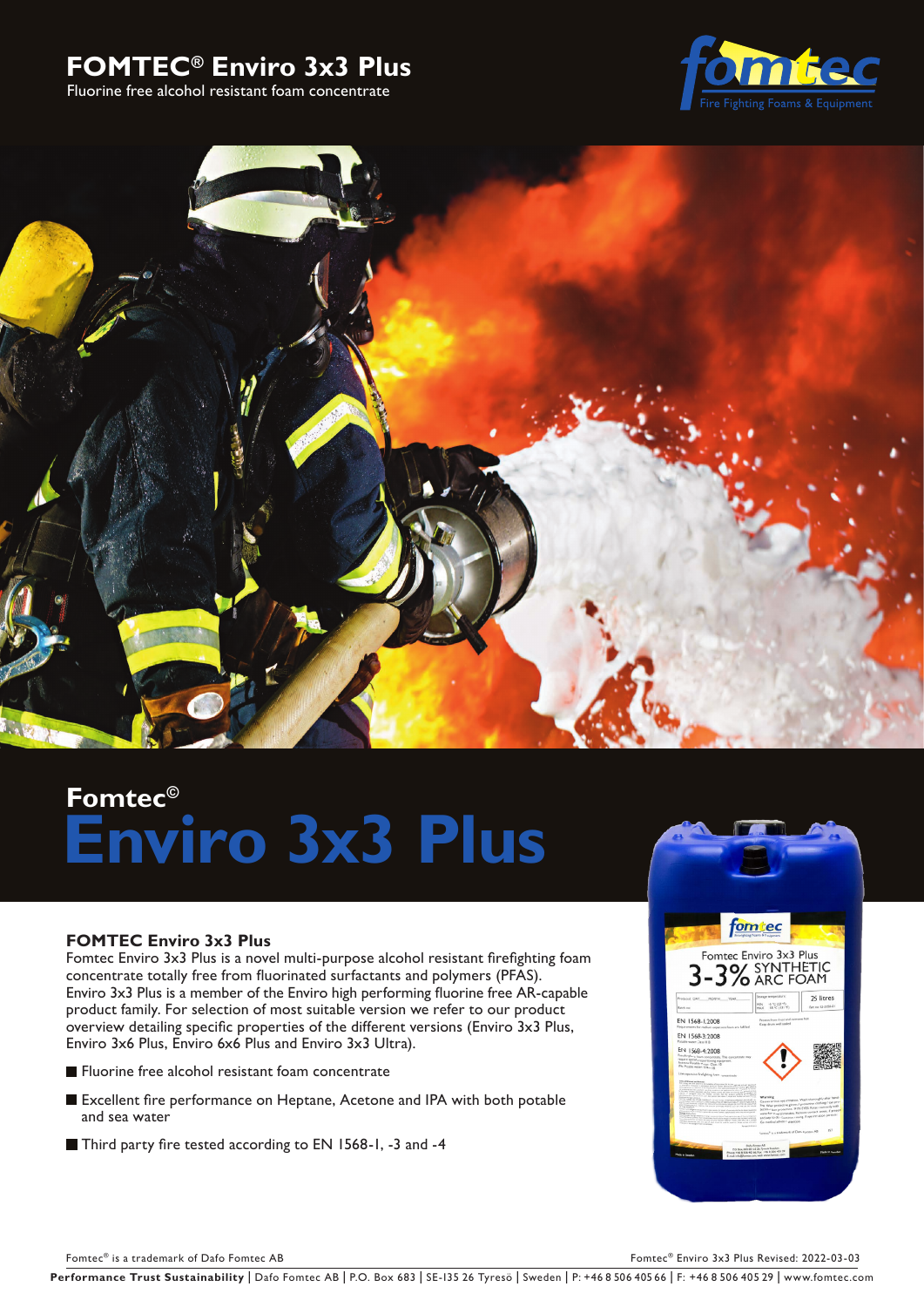Fluorine free alcohol resistant foam concentrate



#### DESCRIPTION

The unique formulation of Fomtec Enviro 3x3 Plus enables the foam to rapidly cover burning surfaces and control of the fire. As a result, it is effective against hydrocarbon fires and with the presence of special polymers it is also very effective against polar solvents. In particular the performance on IPA is a significant improvement in comparison with many FFF type products.

The fire suppression mechanism of Fomtec Enviro 3x3 Plus is utilising the foam blankets ability to block oxygen supply to the fuel and the high water content cools the fuel surface reducing the evaporation of flammable vapours. Additionally, the foam blanket prevents reignition of an extinguished fuel surface. When applied on polar solvents a polymeric membrane is formed and makes it possible for the foam blanket to extinguish effectively. It also works on severe foam destroying liquids such as MTBE.

Fomtec Enviro 3x3 Plus should be used at a 3% proportioning ratio (3 parts concentrate and 97 parts water) for hydrocarbon fuels as well as polar solvents.

For use on Class A type fires, induction ratio of 0,3% to 1% is recommended depending on application and discharge device. When used with sea water an increased application rate or application duration must be adopted to maintain fire performance on hydrocarbon fuels.

#### **APPLICATION**

Fomtec Enviro 3x3 Plus is intended for use on class B hydrocarbon fuels as well as polar solvents like isopropyl alcohol, methanol, ethanol, acetone etc. Fomtec Enviro 3x3 Plus can be used as low and medium expansion foam. Especially suited for use in mobile firefighting by use of aspirating foam discharge devices such as foam branchpipes and monitors, where application rates and technique can be adjusted to the specifics of each incident. Or in systems designed for use with the product based on recommended minimum applications rates, application duration and discharge devices.

Fomtec Enviro 3x3 Plus is also effective against class A fires such as wood, paper, textiles etc. at 0,3% to 1% proportioning.

#### **FIRE PERFORMANCE & FOAMING**

The fire performance of this product has been tested and documented according to the "International Approvals" stated in this document. The use of the product should follow design guidelines appropriate to the type of system and application. The foaming properties are depending on equipment used and other variables such as water and ambient temperatures. Average expansion 7,5:1, average 25% drainage time 15:00 minutes using UNI 86 test nozzle according to EN 1568-3.

#### **EQUIPMENT**

Fomtec Enviro 3x3 Plus can be proportioned at the correct ratio using proportioning equipment designed for the foam type.

| TYPICAL DATA                    |                                  |
|---------------------------------|----------------------------------|
| Appearance                      | Clear yellowish liquid           |
| Specific gravity at 20°C        | $1,025 \pm 0.01$ g/ml            |
| Viscosity                       | Pseudoplastic*                   |
| pН                              | $6,5 - 8,5$                      |
| Freezing point                  | $-6^{\circ}$ C                   |
| Recommended storage temperature | $-5^{\circ}$ C - 55 $^{\circ}$ C |
| Suspended sediment (v/v)        | Less than 0.1%                   |
| Surface tension                 | ≤ 28,0 mN/m                      |
|                                 |                                  |

Fomtec Enviro 3x3 Plus is suitable for use with Type II (gentle application) and Type III (direct application) discharge devices. It can be used in low and medium expansion applications with all conventional aspirating discharge devices giving an expansion ratio of more than 7:1 for best performance. Fomtec Enviro 3x3 Plus is also suitable for use in CAF-systems.

#### COMPATIBILITY

Fomtec Enviro 3x3 Plus can be used together with foam compatible powders and other expanded foams. It is suitable for all water types.

For mixing with other foam concentrates, contact Fomtec for advise and guidance. For material compatibility please refer to our Fomtec Technical Advices FTA 20 addressing the topic.

#### **ENVIRONMENTAL**

Fomtec Enviro 3x3 Plus is non-hazardous, biodegradable substance formulated using raw materials specially selected for their fire performance and their environmental profile. All raw materials are registered in European REACH-database. The product is totally free from fluorinated surfactants and polymers and other organohalogens, and therefore it does not contain any PFAS.

The disposal of spills of concentrate or premix foam solution should be made in accordance with local regulations. For more detailed information please consult our Fomtec Technical Advices FTA 40.

#### **STORAGE / SHELF LIFE**

Stored in original unbroken packaging the product will have a long shelf life. Shelf life in excess of 10 years will be found in temperate climates. As with all foam concentrates, shelf life will be dependent on storage temperatures and conditions. For storage recommendations and material compatibility please refer to our Fomtec Technical Advices FTA 10 addressing the topic.